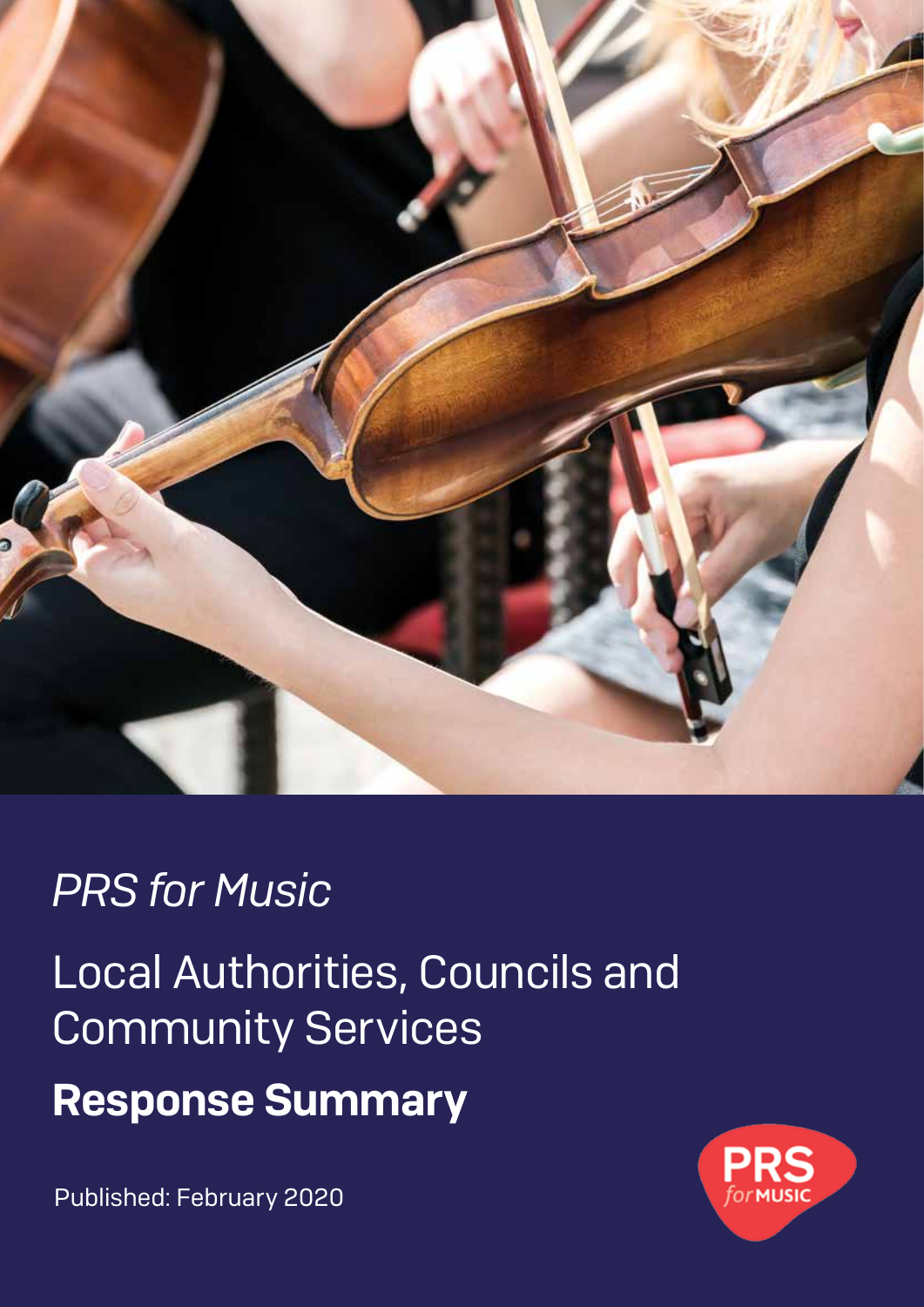### **Contents**

| <b>Introduction</b>                                                | 3 |
|--------------------------------------------------------------------|---|
| Local Authorities, Councils and Community Services tariff overview | 3 |
| General comments on the consultation                               | 5 |
| <b>Next steps</b>                                                  | 5 |

Page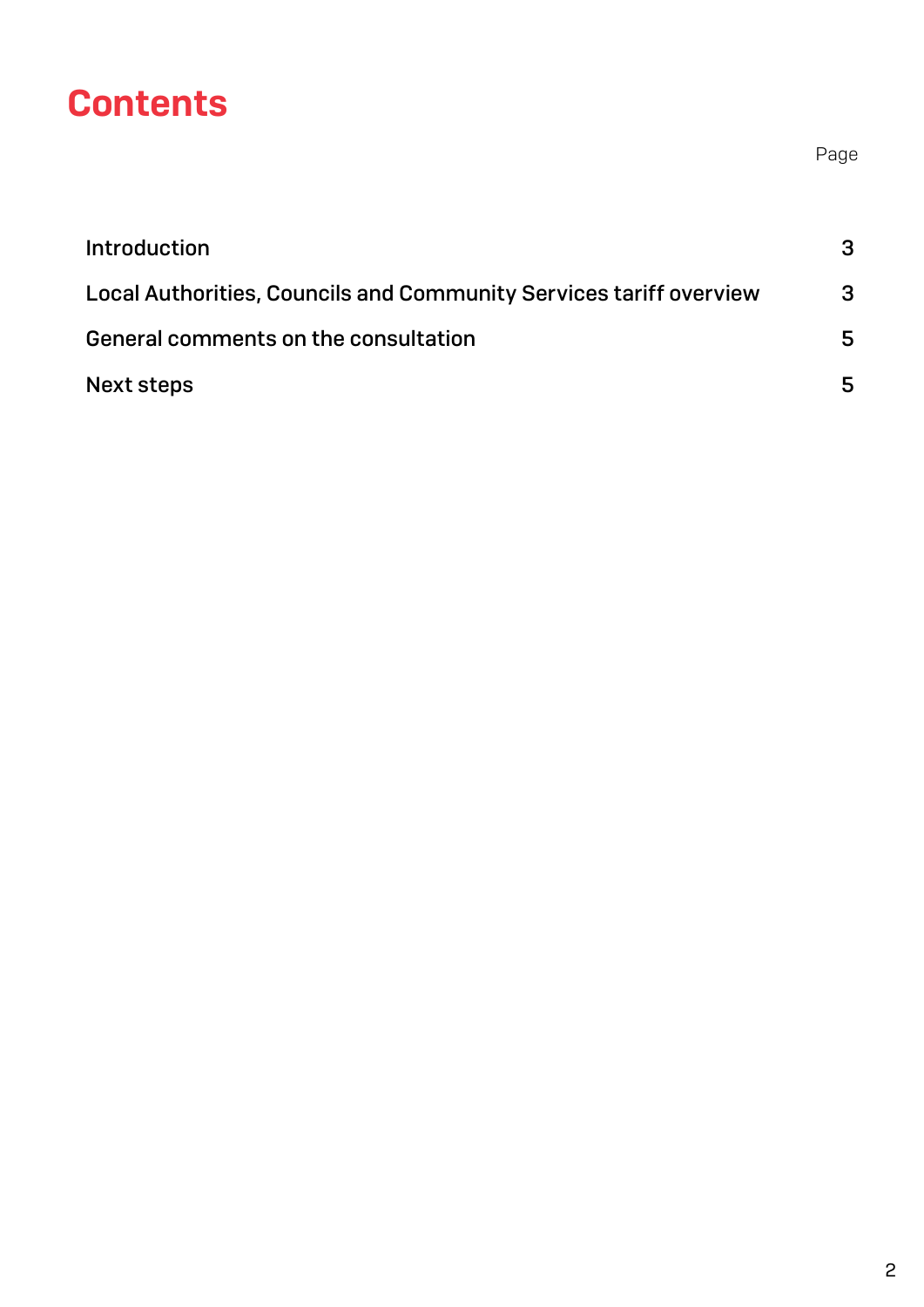# Introduction

On 22 June 2016 *PRS for Music* launched a consultation proposing a new Local Authorities, Councils and Community Services tariff. The main aim of the consultation was to invite comments on the proposed charging structure.

We contacted representatives at local authorities and councils, the Local Government Association & COSLA. The responses were received via email and the web form hosted on the *PRS for Music* website, which also hosted all the documents associated to the consultation.

A copy of the consultation document and the questionnaire can be accessed at www.prsformusic.com/local-authorities-consultation

We received 36 responses from the consultation.

We go through the responses to these questions in more detail below. If we received a response not in the proposed format, we have allocated them to the most appropriate section. Each question is followed by *PRS for Music*'s comments and proposed way forward.

### Local authorities, councils and community services tariff overview

#### We would be interested to hear your views as to whether a new tariff is required for local authorities?

Two thirds of the respondents to the consultation agreed a new tariff for local authorities, councils and community services is required. Respondents welcomed the simplified tariff and some cited that the new charging structure and revised presentation of the tariff would make it easier for them to calculate their annual royalty rate.

*PRS for Music response: In line with the overall view expressed by respondents, PRS for Music intends to introduce a new tariff for local authorities, councils and community services.* 

#### What are your views regarding the basis on which the new tariff has been proposed?

Most respondents were content with the structure of the new tariff. Many felt that the change would reduce their administrative burden as they would be required to declare less information. One described the structure as a "sound and fair basis in which to set the tariff". Others commented that the proposed tariff required fewer questions than the current collection of tariffs usually applied.

One respondent commented that the proposal tariff still required considerable administrative time to calculate their annual royalty rate. Another respondent questioned why the tariff contained Bolton Music rates and suggested that a blanket royalty rate should be used irrespective of what types of music were being used.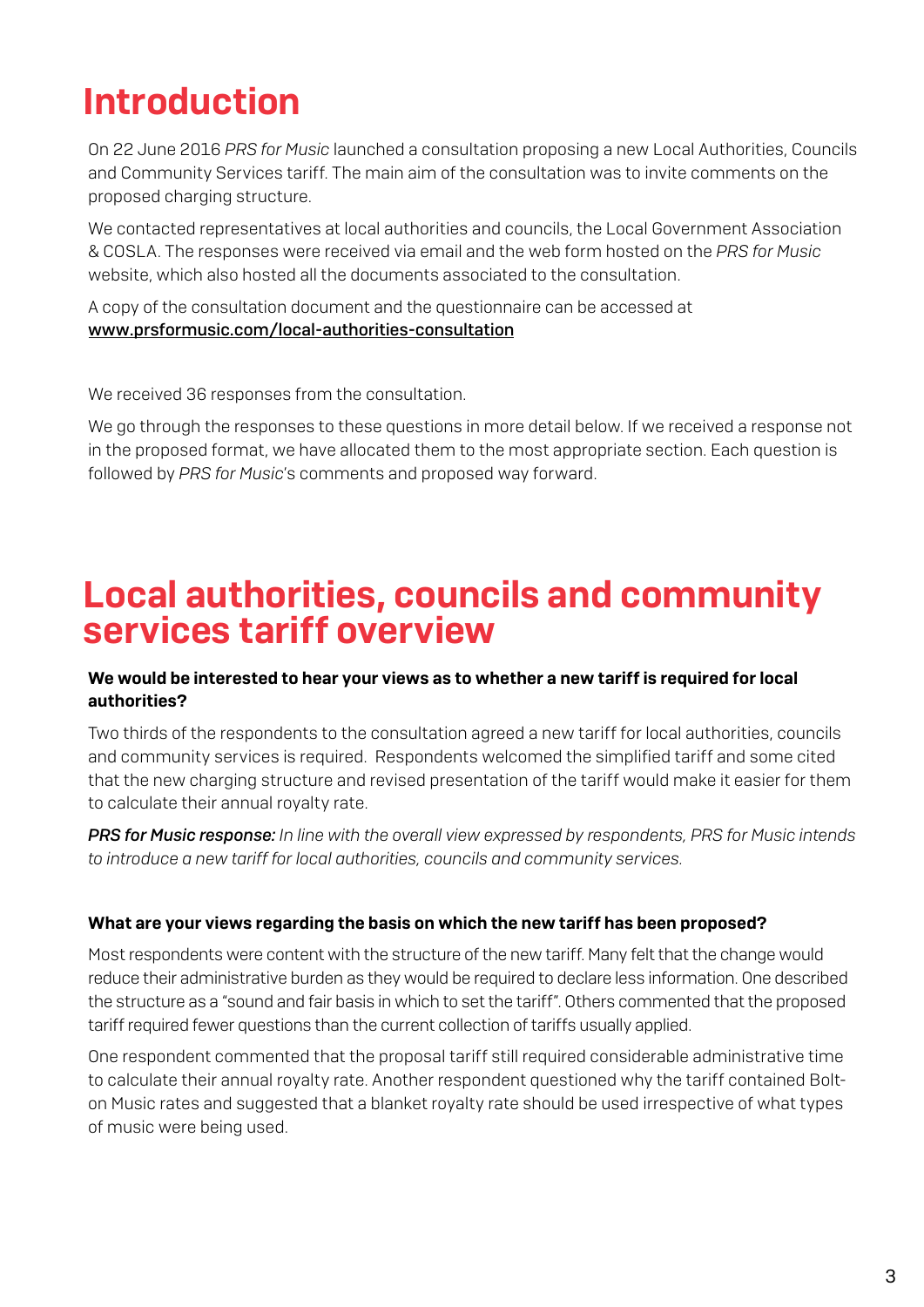*PRS for Music response: During the development of the tariff, we tested several charging metrics and reviewed the financial effects of each metric on the annual royalty rate of our customers. We concluded that the Core Music and Bolt-on Music rates in the proposed tariff offered the best comprise of simplicity and value for our customers, as the royalties rates rendered cost neutral for the average customer.*

A representative from Tiverton Town Council commented "whilst liking the basis for the new tariff I would also like to see introduced flat rates for the exclusion events. This would allow us to raise a charge to those hiring the hall when they book it and would mean that we would collect that royalty rate when they pay for the hire charge and would result in this council being able to pass on such royalty rates to you much quicker. A simple tariff based on admission charges and the capacity of the hall would provide the required royalty rate. So much simpler."

*PRS for Music response: We understand that music is consumed differently depending on the establishment and business sector, which is why PRS for Music operate several Public Performance Tariffs. Our aim is to create tariffs that reflect the music usage of each industry sector, making it easier to acquire a licence. We would not be able to offer local authorities a flat royalty rate for music usage which we intend to charge using our standard tariffs as we have a duty not to unreasonably discriminate between customers or classes of customers that consume music in a comparable fashion.*

#### Core Music usage amendment (music in staff only areas)

In the consultation we initially proposed to include music played in local authority and council workplaces within the scope of Core Music royalty rate for the premises. However, we recognise the application of the Core Music royalty rate is not fair and accurate in respect of use of music in the workplace, particularly for large offices where few employees listen to music. Therefore, *PRS for Music* will continue to apply its Music in the Workplace tariff (Tariff I) where this usage takes place in a local authority or council.

#### What are your views on our intention to remove royalty rates for individual audio and/or audiovisual devices from the proposed tariff?

To simplify the way *PRS for Music* charges for background music within local authority premises, we have removed the requirement to declare different types of audio or audio-visual devices.

Respondents were overwhelmingly in favour of our intention to simplify our background music royalty rates.

Therefore, *PRS for Music* plans to proceed with the proposed royalty rates structure to charge background music.

#### Bolt-on Music amendment

In the consultation we proposed to include a new fixed royalty rate to cover spontaneous performances by buskers in areas represented by the local authority and council at any given time.

However, we recognise that the application of a fixed annual royalty rate would not be fair and accurate as busking performances and busking zones vary considerably between local authorities and councils. To ensure our charging is reflective of usage, we intend to apply a daily royalty rate to cover all busking in areas represented by the local authority or council.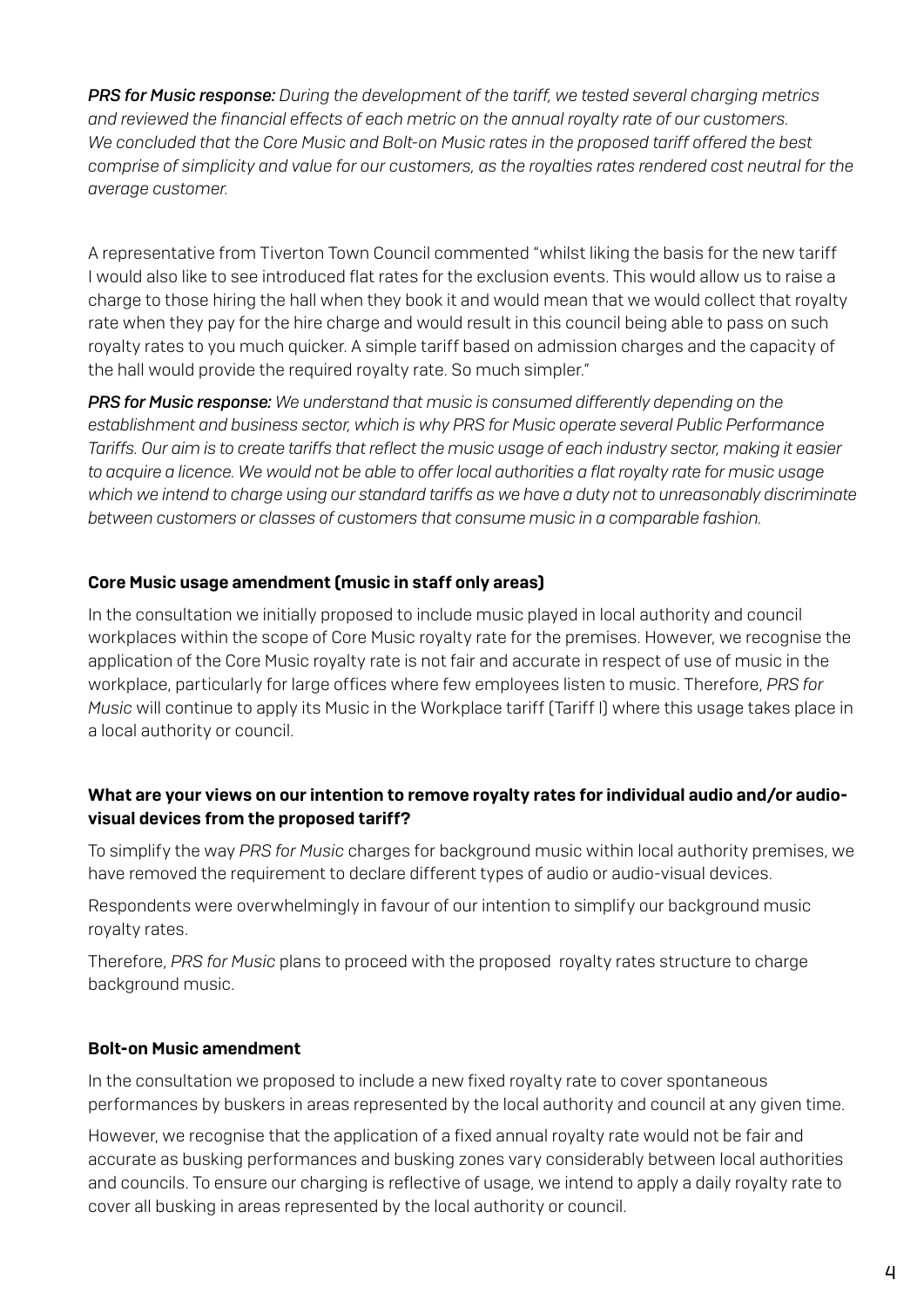## General comments on the consultation

Two respondents enquired whether they would be required to pay on behalf of any third parties who hired specific rooms in their premises. Both commented that the local authority staff managing these venues would have difficulty monitoring whether the third parties had used background music. They questioned whether their local authority should include the size of these hired out areas in the total audible area declaration for the premises.

*PRS for Music response: We acknowledge the difficulty for local authority staff to record music usage by third parties on their premises. The local authority who holds our licence is obligated to pay the necessary PRS for Music royalty rates to authorise the public performance of copyright music at their premises. It is therefore their responsibility to understand how and where music is used. This includes any music usage by any third parties that may use the local authorities' premises. We have defined audible area as the "total area size of the premises, measured wall to wall in square metres, where music is audible" so any areas where background music is not audible should not be declared.*

*We recognised there was confusion from some respondents regarding the scope of the Core Music royalty rates. Several respondents expressed concern that the proposed "audible area" metric would significantly increase their annual royalty rates. We investigated each case and discovered that none of the venues in question used music as defined by the scope of Core Music. All venues held events with featured music such as occasional performances of live music or provided fitness classes or dance lessons.*

*Music usage excluded from the scope of Core Music within Tariff LA will be charged using the appropriate Tariff LA Bolt-on Music rate or using royalty rates from one of our standard tariffs. For example, we will apply our Fitness and Dance (F&D) tariff to calculate royalty rate to cover music used during fitness classes and dance lessons. Our F&D Tariff can be viewed [here](https://pplprs.co.uk/wp-content/uploads/PRS-for-Music-Tariff-Fitness-Dance-FD-2020-1.pdf). The royalty rate for fitness classes and dance lessons are laid out in section 2.2.s*

### Next steps

The Local Authorities, Councils and Community Services tariff is scheduled to be launched in April 2020. *PRS for Music* would like to thank all those who responded to the consultation.